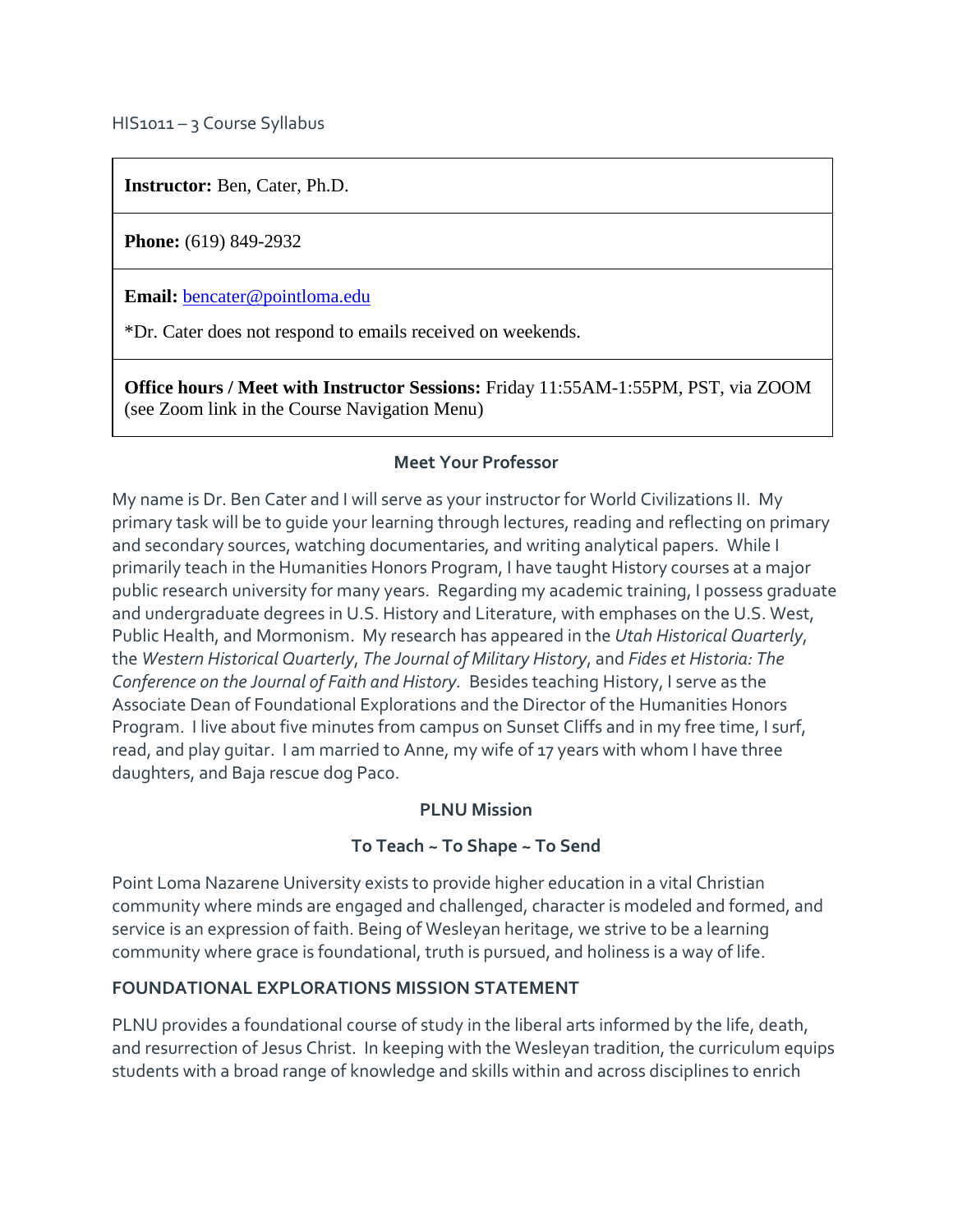major study, lifelong learning, and vocational service as Christ-like participants in the world's diverse societies and cultures.

# **COURSE DESCRIPTION**

HIS1011 is a three-unit course that examines Western Civilization in the context of global history from the mid-fourteenth century to the present. A complicated term that can refer to many places, ideas, institutions, and groups of people, the West has changed over time. Changes have been due to a combination of internal developments such as the English Civil War or Protestant Reformation, and external developments like the Ottoman sack of Constantinople and the Opium War with China. Out of these events emerged new and competing ideas about the West – especially where it exists. Of European heritage, the West expanded from its origins in ancient Greece and Rome to Europe and portions of the Americas in the early modern era, as well as Australasia in modern times; at various points, the West has also contracted in size and scope. Why, how, and what all this has meant will be a key focus of this course.

Civilization is also a tricky term that can be summarized as the most significant ideas, institutions, and peoples of a complex society. Many ideas that emerged in the West continue to influence us today, both in the West and beyond, including human rights and equality of persons, limited government, separation of church and state, freedom of expression, innocence until proven guilty, industrial capitalism, and Christianity. How and why these ideas emerged and in what ways they've been embraced, critiqued, reformulated, and fought over by Westerners and non-Westerners alike will also be a focus of this course. By the end of HIS1011, I hope students will have developed a greater understanding of Western history, its relationship to the world, and more broadly a belief that history matters as a way of explaining how the West in the world came to be, as well as a source of endless intellectual fascination.

# **COURSE LEARNING OUTCOMES**

By the end of this course, you will be able to:

- 1. Analyze significant primary texts concerning world civilizations from the 1500s to the present.
- 2. Evaluate and articulate the diversity of human experience across a range of historical periods.
- 3. Use a historical perspective to understand the world today and address contemporary problems/issues.
- 4. Critically evaluate several of the major beliefs, ideologies, and values that have influenced the modern world.
- 5. Assess your own culture within the context of the process of globalization since 1500.
- 6. Examine historical developments with a particular emphasis on values and ethical choices, in light of being global citizens.

# **Foundational Explorations Learning Outcome #2c**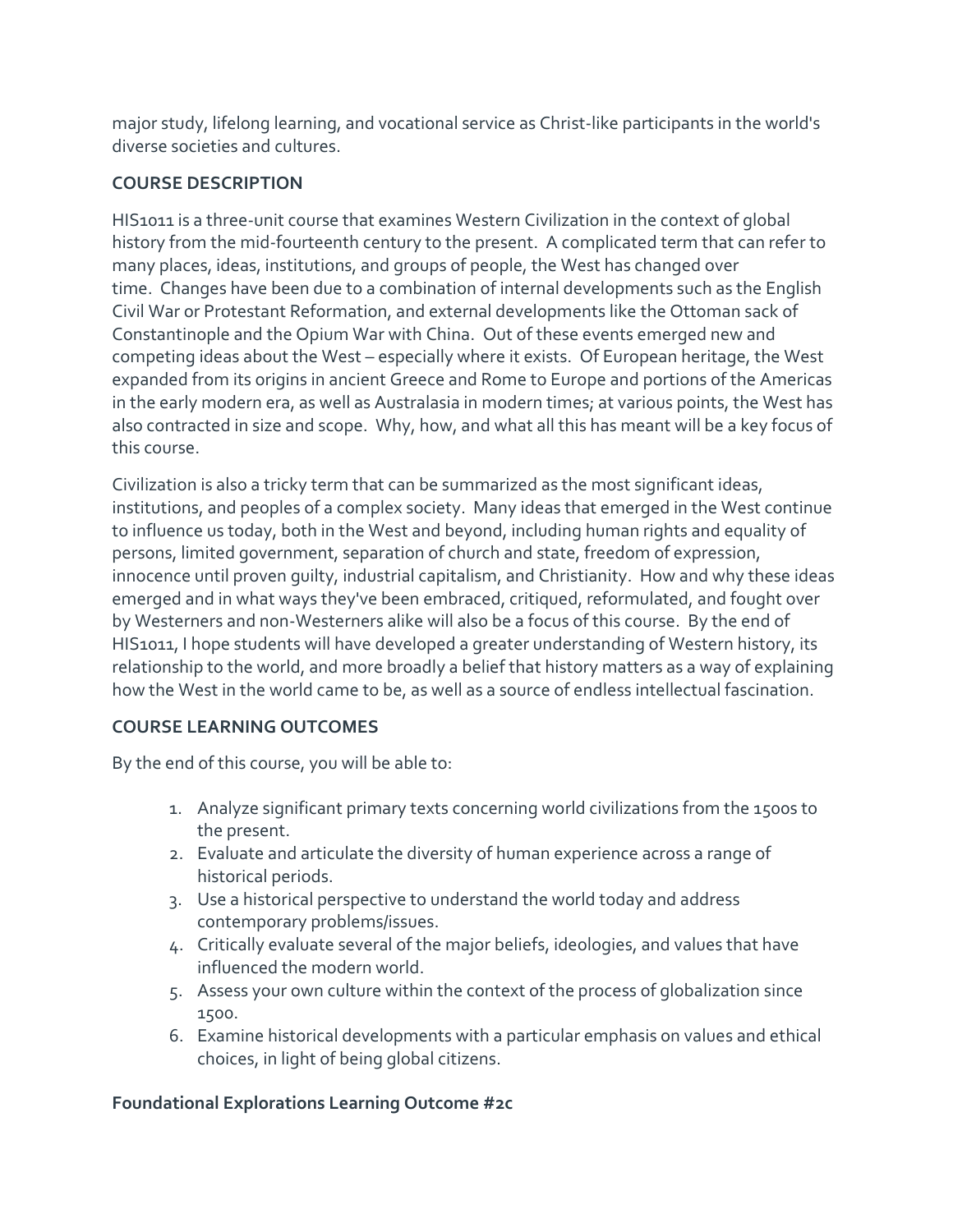1. Students will be able to demonstrate an understanding of the complex issues faced by diverse groups in global and/or cross-cultural contexts.

### **Signature (Assessment) Assignment**

On the Final Exam students will write a short essay to assess their attainment of the outcome.

### **REQUIRED TEXTS**

Brophy, et. al. *Perspectives from the Past: Primary Sources in Western Civilizations Vol. II* (978-0- 393-26540-8)

Gladwell, *The Bomber Mafia* (ISBN: 9780316296618)

Sobel, *A More Perfect Heaven* (ISBN: 9780802778949)

### **Weekly Participation & Course Credit Hour Information**

Weekly participation is vital to succeeding in this course. Since HIS1011 is a three-unit course, it will require about 18 hours of studying per week. Developing a daily routine of studying in a quiet spot will be critical to staying on task. The majority of students who do well in this course develop a routine during the first week of class. They also participate in voluntary weekly office hours via Zoom every Friday or in-person. Since conversation is our most powerful Godgiven tool for teaching and learning, *I strongly encourage students to take advantage of this opportunity*.

### **Course Communication**

Students should make every effort to think about *how* and *what* they communicate. Speaking and writing in informed, relevant, and respectful ways is an expectation of all students, particularly as we share our opinions about controversial ideas, people, and events. Unlike S.T.E.M. disciplines, History and other Humanities fields study problems that are too complicated for formulaic objective answers. As a result, disagreements will exist, but Dr. Cater is committed to making HIS1011 a safe and respectful learning environment for everyone. Before, during, and after you write, think carefully about the words you use (and don't use).

In terms of communicating with Dr. Cater, students will be responsible to read all messages sent by him to their PLNU email and Canvas accounts. Since he frequently provides clarifying notes about course content and assignments, please check your accounts daily. If you have questions, comments, or concerns about the course, communicate them to: [bcater@pointloma.edu](mailto:bcater@pointloma.edu)

### **ASSESSMENT AND GRADING**

Student grades will be posted weekly (or thereabouts) in the Canvas grade book. It is important to read the comments posted in the grade book as these comments are intended to help students improve their work. Final grades will be posted within one week of the end of the class. Grades will be based on the following: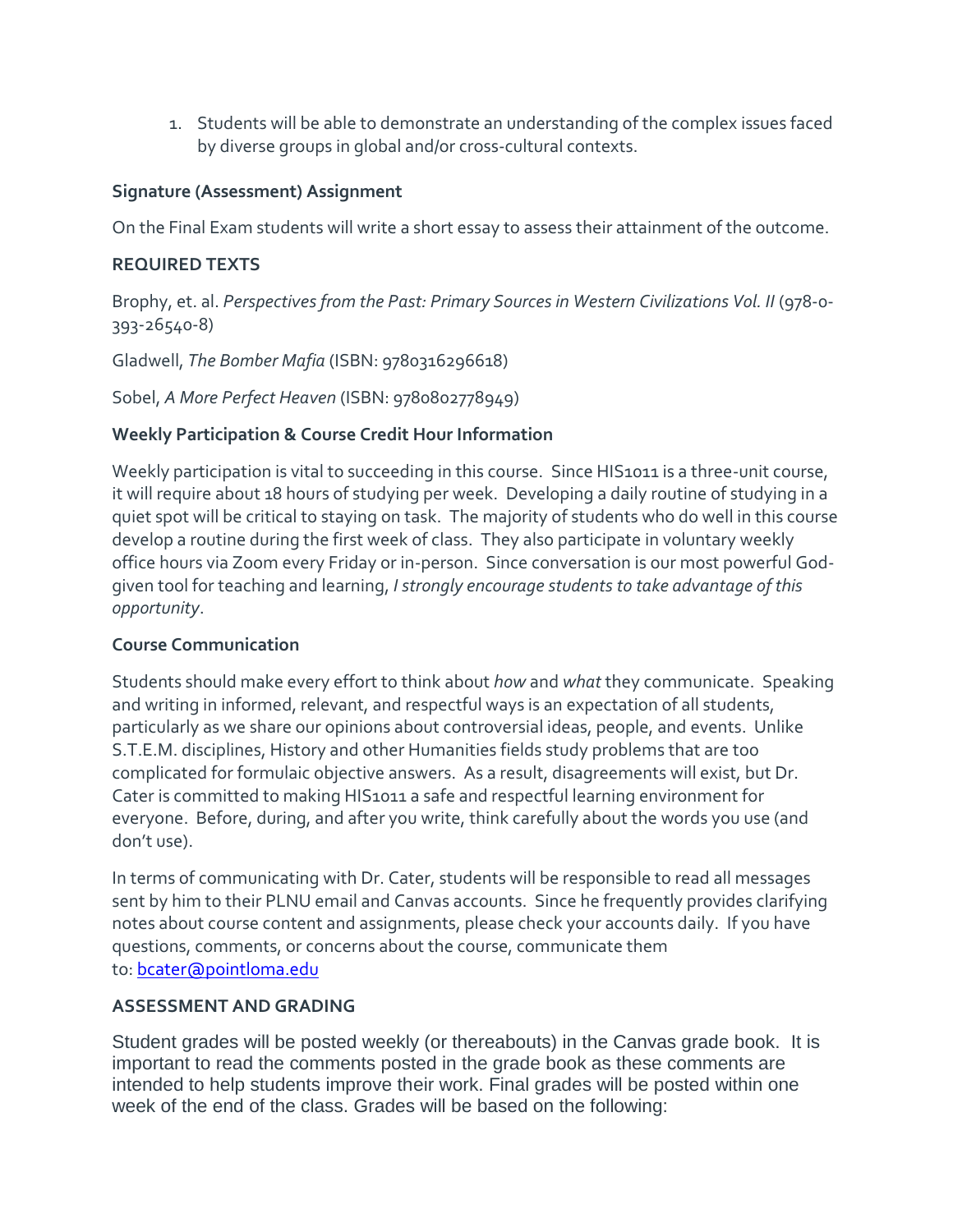| <b>Standard Grade Scale Based on Percentages</b> |  |
|--------------------------------------------------|--|
|--------------------------------------------------|--|

| A 94-100      | $B+87-89$     | $C+77-79$     | $D+67-69$     | $F$ Less than 59 |
|---------------|---------------|---------------|---------------|------------------|
| $A - 90 - 93$ | B 84-86       | IC 74-76      | $D$ 64-66     |                  |
|               | $B - 80 - 83$ | $C - 70 - 73$ | $D - 60 - 63$ |                  |

### **Distribution of Grading Category Points**

| Category                          | <b>Points</b> |
|-----------------------------------|---------------|
| Participation                     | 50            |
| <b>Book Notes</b>                 | $50$ (each)   |
| Essays                            | $100$ (each)  |
| <b>Review Questions Responses</b> | 300           |
| Midterm Examination               | 100           |
| Final Examination                 | 100           |

### **COURSE SCHEDULE AND ASSIGNMENTS**

Coursework will largely consist of two items - lectures and class discussions. Lectures will provide a Big Picture understanding of historical events, people, and ideas, and take place on Mondays and Wednesdays. They'll seek to be conservational and allow for dialogue, even if Dr. Cater will be working efficiently to get through a lot of history in a short amount of time. On Fridays we'll meet via Zoom for class discussions. Discussions will concentrate on assigned primary and secondary readings, review questions, and your written responses to them. When reading primary sources, students should strive to understand them on multiple levels – up close, far way, in comparison to other documents, etc. In other words, ask yourself what the document communicates about the author, his/her time and place, as well as previous eras and other places in the West. The primary sources in this course have been chosen since they exemplify the major themes of their era(s) as well as recover the major people, places, ideas, and institutions of Western Civilization.

### **Review Questions Responses**

Answering review questions will require having read and thought about the sources. They will be graded according to their factual accuracy and depth of understanding. Good answers will engage with the document and *include direct quotations and paraphrases*. They do not need to be any specific length, but a solid paragraph (5-7 sentences) should be long enough to warrant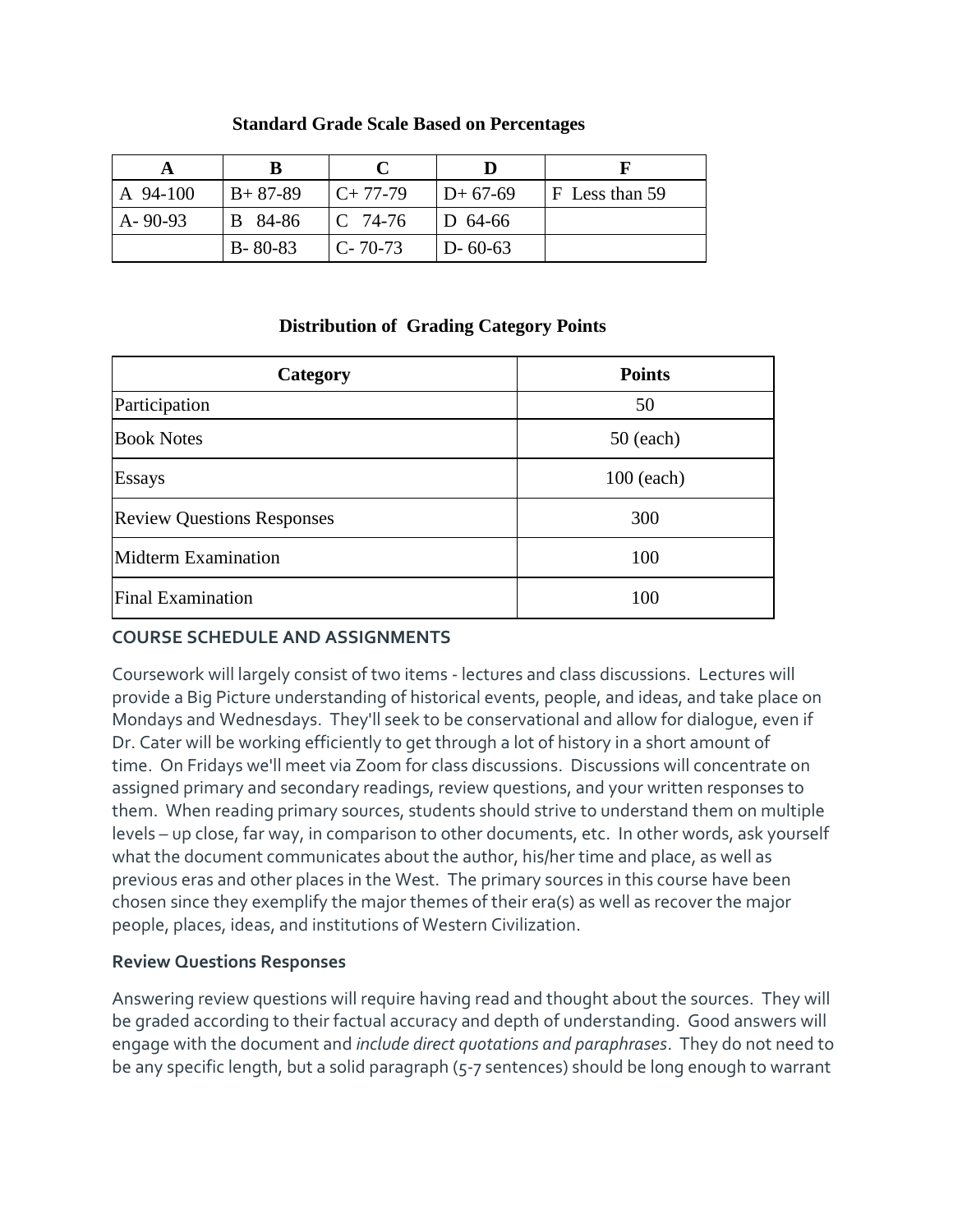full credit. Understanding the primary readings and answering the review questions effectively will be crucial to your succeeding on the Midterm and Final exams.

### **Book Notes and Essays**

You will read two books in this class and write an essay on each. The first book will look at Nicolas Copernicus and the other on military technology and ethics in the Second World War. In preparation for your essay, you will take notes on the key points of each book. Good notes will include quotations with page numbers, evidence of your own thinking about the book, and an indication that you read the entire book. The essays will either respond to a prompt of my choosing or yours - more information to follow. Both essays will need to be 3-5 pages in length (double-spaced, 12 pt. font, 1-inch margins) and contain a thesis, supporting paragraphs with evidence (direct quotations with page number cited, paraphrased sentences), and a concluding paragraph that sums up your argument and evidence.

# **INCOMPLETE WORK AND LATE ASSIGNMENTS**

Do not turn in incomplete or late work. Incomplete work will be graded down a full letter grade for every day that's it's turned in late. The first "day" late includes everything from one minute to 24 hrs past the due date.

# **FINAL EXAM POLICY**

Successful completion of this class requires taking the final exam on its scheduled day. No requests for early examinations or alternative days will be approved.

# **PLNU COPYRIGHT POLICY**

Point Loma Nazarene University, as a non-profit educational institution, is entitled by law to use materials protected by the US Copyright Act for classroom education. Any use of those materials outside the class may violate the law.

# **PLNU ACADEMIC HONESTY POLICY**

Don't cheat - Jesus is the Truth, honesty glorifies God. Now the for the company line: "Students should demonstrate academic honesty by doing original work and by giving appropriate credit to the ideas of others. Academic dishonesty is the act of presenting information, ideas, and/or concepts as one's own when in reality they are the results of another person's creativity and effort. All written work is automatically checked against Turn-It-In. A faculty member who believes a situation involving academic dishonesty has been detected may assign a failing grade for that assignment or examination, or, depending on the seriousness of the offense, for the course. Faculty should follow and students may appeal using the procedure in the university Catalog. For more information. See [Academic PoliciesLinks](http://catalog.pointloma.edu/content.php?catoid=18&navoid=1278) to an [external](http://catalog.pointloma.edu/content.php?catoid=18&navoid=1278) site. for definitions of kinds of academic dishonesty and for further policy information."

# **PLNU ACADEMIC ACCOMMODATIONS POLICY**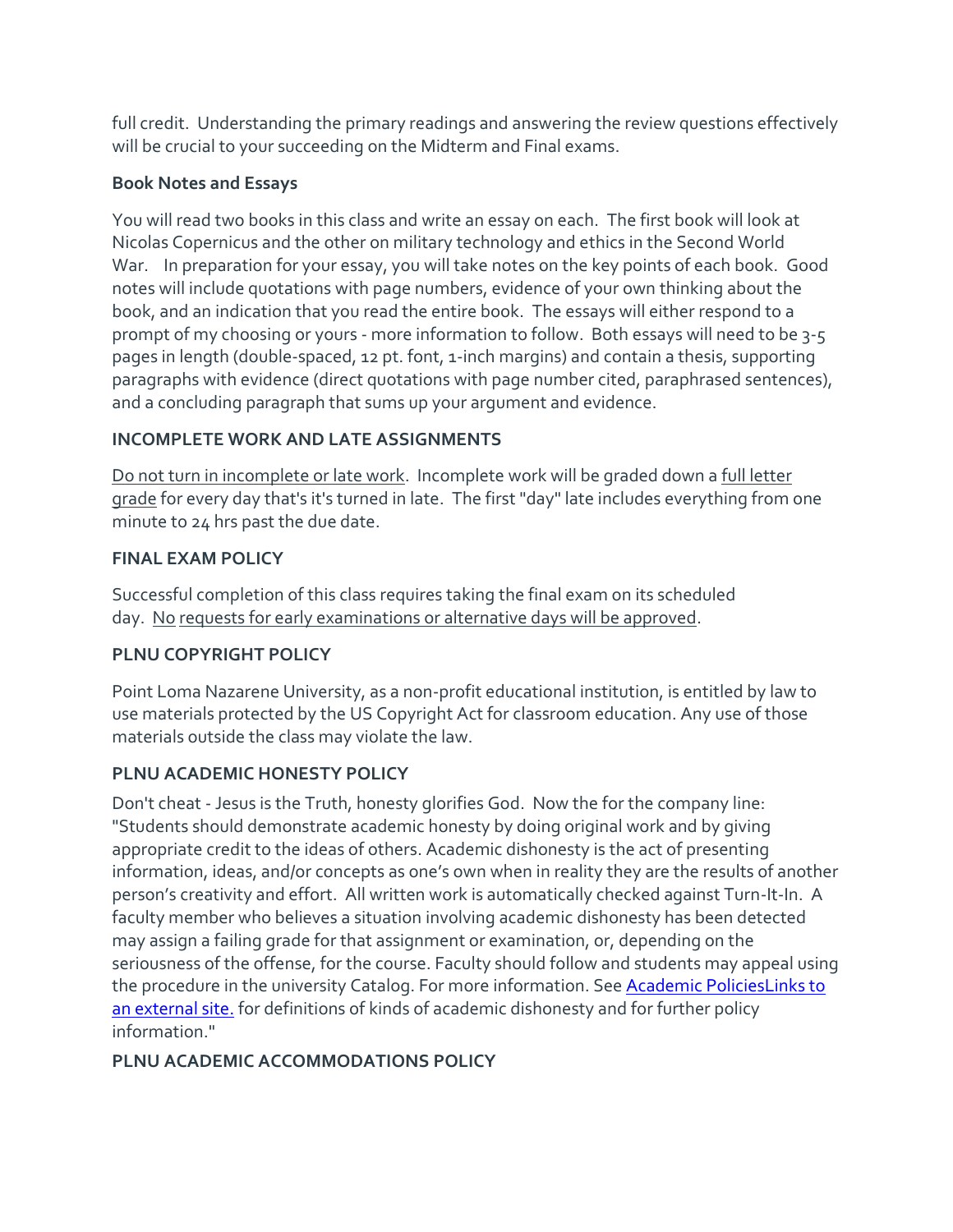While all students are expected to meet the minimum standards for completion of this course as established by the instructor, students with disabilities may require academic adjustments, modifications or auxiliary aids/services. At Point Loma Nazarene University (PLNU), these students are requested to register with the Disability Resource Center (DRC), located in the Bond Academic Center. [\(DRC@pointloma.edu](mailto:DRC@pointloma.edu) or 619-849-2486). The DRC's policies and procedures for assisting such students in the development of an appropriate academic adjustment plan (AP) allows PLNU to comply with Section 504 of the Rehabilitation Act and the Americans with Disabilities Act. Section 504 (a) prohibits discrimination against students with special needs and guarantees all qualified students equal access to and benefits of PLNU programs and activities. After the student files the required documentation, the DRC, in conjunction with the student, will develop an AP to meet that student's specific learning needs. The DRC will thereafter email the student's AP to all faculty who teach courses in which the student is enrolled each semester. The AP must be implemented in all such courses.

If students do not wish to avail themselves of some or all of the elements of their AP in a particular course, it is the responsibility of those students to notify their professor in that course. PLNU highly recommends that DRC students speak with their professors during the first two weeks of each semester about the applicability of their AP in that particular course and/or if they do not desire to take advantage of some or all of the elements of their AP in that course.

### **STATE AUTHORIZATION**

State authorization is a formal determination by a state that Point Loma Nazarene University is approved to conduct activities regulated by that state. In certain states outside California, Point Loma Nazarene University is not authorized to enroll online (distance education) students. If a student moves to another state after admission to the program and/or enrollment in an online course, continuation within the program and/or course will depend on whether Point Loma Nazarene University is authorized to offer distance education courses in that state. It is the student's responsibility to notify the institution of any change in his or her physical location. Refer to the map on [State AuthorizationLinks](https://www.pointloma.edu/offices/office-institutional-effectiveness-research/disclosures) to an external site. to view which states allow online (distance education) outside of California.

### **PLNU ATTENDANCE AND PARTICIPATION POLICY**

Students are expected to attend every class. Missing class is detrimental to your learning, grade, and pocket book. Students who do not attend at least once in any 3 consecutive days will be issued an attendance warning. Students who do not attend at least once in any 7 consecutive days will be dropped from the course retroactive to the last date of recorded attendance.

### **SPIRITUAL CARE**

Please be aware PLNU strives to be a place where you grow as whole persons. To this end, we provide resources for our students to encounter God and grow in their Christian faith. If students have questions, a desire to meet with the chaplain or have prayer requests you can contact the [Office of Spiritual DevelopmentLinks](https://www.pointloma.edu/offices/spiritual-development) to an external site..